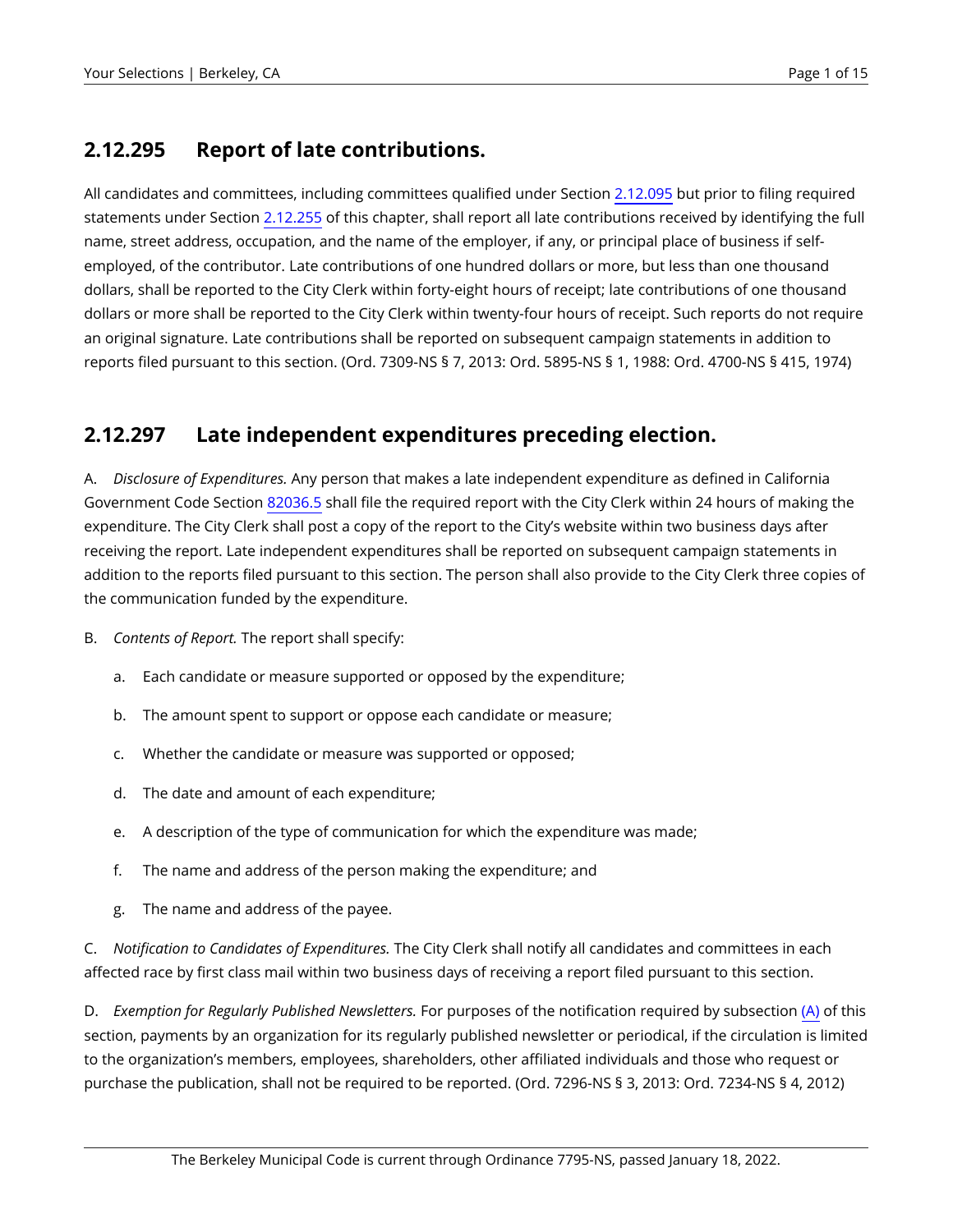#### **2.12.300 Contributions--Written instrument required when.**

All monetary contributions of fifty dollars or more shall be made by written instrument containing the name of the donor and the name of the payee. (Ord. 4948-NS (part), 1976: Ord. 4700-NS § 420, 1974)

# **2.12.305 Contributions--From persons using other than legal name prohibited.**

No contribution shall be made, directly or indirectly, by any person in a name other than the name by which such person is identified for legal purposes. (Ord. 4700-NS § 421, 1974)

#### **2.12.310 Contributions--By persons on behalf of other persons prohibited.**

No contribution shall be made, directly or indirectly, of anything belonging to another person or received from another person on the condition that it or part of it be used as a contribution. No contribution shall be made, directly or indirectly, by any person on behalf of another person. (Ord. 4700-NS § 422, 1974)

#### **2.12.315 Expenditures--Report requirements--Scope.**

No expenditure shall be made, other than overhead or normal operating expenses, by an agent or independent contractor, including but not limited to an advertising agency, on behalf of or for the benefit of any candidate or committee unless it is reported by the candidate or committee as if the expenditure were made directly by the candidate or committee. The agent or independent contractor shall make known to the candidate or committee all information required to be reported by this section. This section is intended as a limitation and does not authorize any expenditures which are otherwise prohibited by this chapter. (Ord. 4700-NS § 423, 1974)

# **2.12.320 Anonymous contributions--Restrictions--Payment to City required when.**

No person shall make an anonymous contribution or contributions to a candidate, committee or any other person totaling more than fifty dollars in a calendar year. An anonymous contribution of more than fifty dollars shall not be kept by the intended recipient but instead shall be promptly paid to the City Auditor for deposit in the Fair Elections - Fund of the City. (Ord. 7564-NS § 6, 2017: Ord. 4948-NS (part), 1976: Ord. 4700-NS § 424, 1974)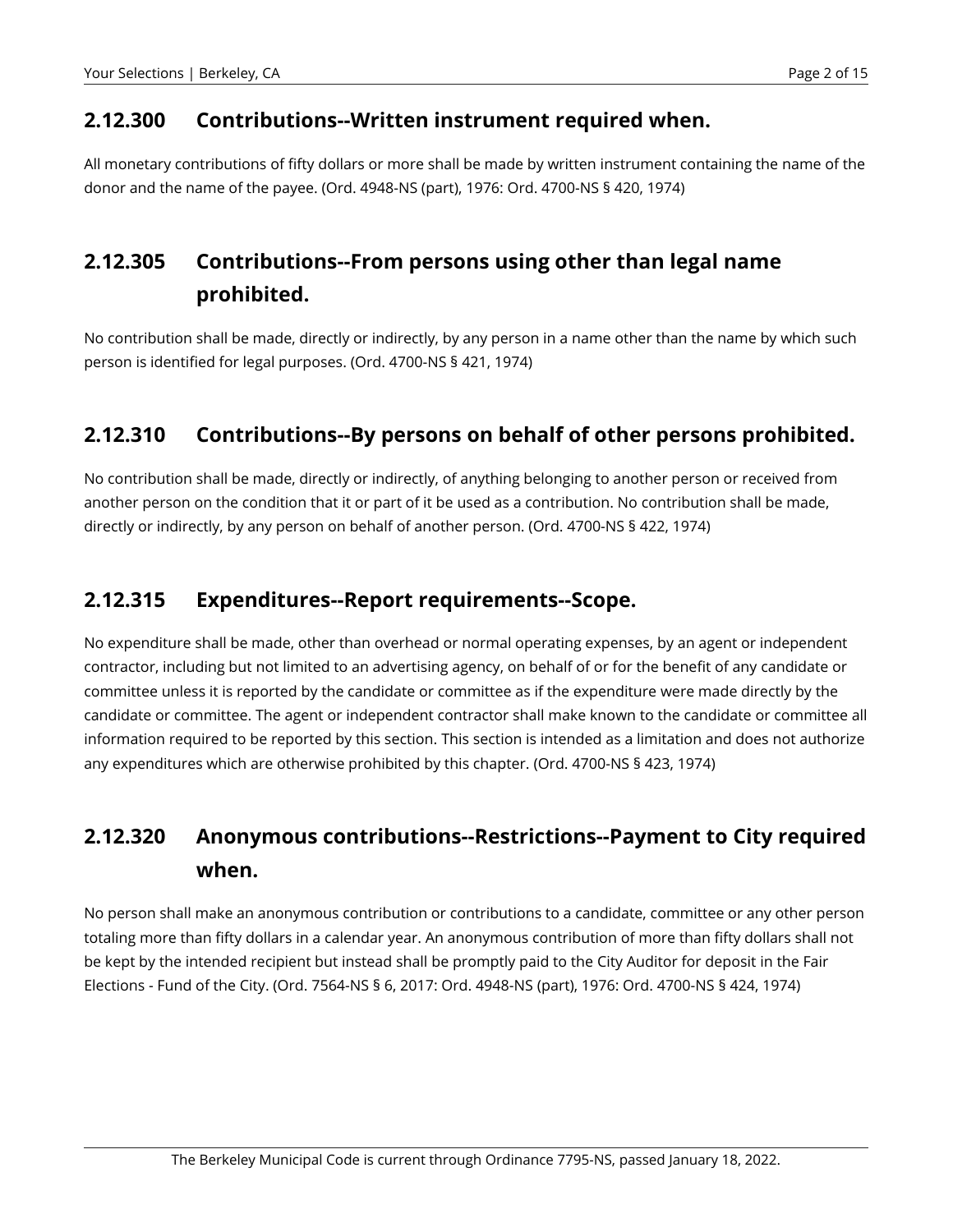#### **2.12.325 Mass mailings--Copies to commission.**

A copy of every mass mailing in support of or in opposition to a candidate or measure shall be sent to the commission. Such copies sent to the commission shall be public record. (Ord. 4977-NS § 1 (part), 1977: Ord. 4700-NS § 425, 1974)

#### **2.12.330 Mass mailings by independent expenditure.**

When a mass mailing which supports or opposes any candidate for Berkeley elective office or the qualification, passage or defeat of a ballot measure is paid for by independent expenditures a completed statement in the following form must appear on the envelope and on each page or fold of the mass mailing in no less than 10-point type, not subject to the half-tone or screening process, and in a printed or drawn box set apart from any other printed matter in the mailing:

# NOTICE TO VOTERS (Required by City of Berkeley) This mailing is not authorized or approved by any City of Berkeley election official, candidate for elective office or campaign committee. It is paid for by (Name) (Address, City, State)

(Ord. 6096-NS § 2 (part), 1991)

# **2.12.335 Disclosure on campaign communications of certain contributions and loans.**

A. Campaign communications supporting or opposing any candidate or measure shall include the name of the committee and the phrase "Major Funding Provided By" immediately followed by the name of the contributor, the city of domicile, and the total cumulative sum of contributions by each of the top four contributors over \$250 to the committee funding the expenditure made within six months of the expenditure. For purposes of this section, the term "contributor" shall include lender, and committees shall aggregate contributions and any loan balances from the same person when determining the total cumulative sum of contributions from a contributor.

B. The disclosures required by this section shall list contributors in descending order by the cumulative total amount of their contributions and shall be presented in a clear and conspicuous manner to give the reader,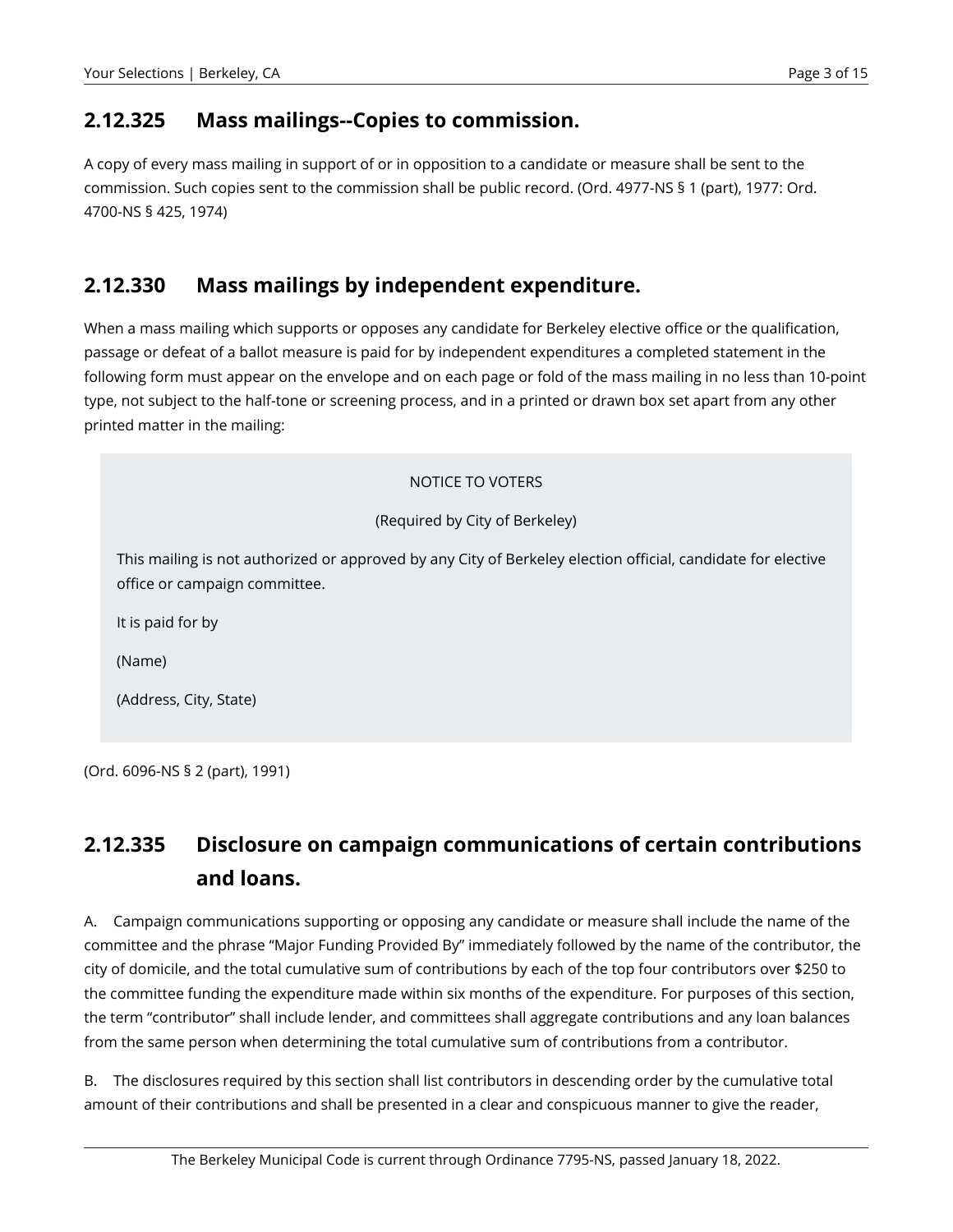observer, or listener adequate notice. For all communications, the complete name of the contributor must be listed. No acronyms may be used. For purposes of this section, "campaign communication" means any of the following items:

1. One thousand or more substantially similar pieces of campaign literature, including but not limited to mailers, flyers, pamphlets, and door hangers;

2. Paid advertisements, including but not limited to advertisements in newspapers, magazines, and on the Internet;

3. One thousand or more substantially similar e-mails or pre-recorded telephone calls made within a calendar month.

C. For purposes of this section, "campaign communication" does not include: small promotional items such as pens, pencils, clothing, mugs, potholders, or other items on which the statement required by this section cannot be reasonably printed or displayed in an easily legible typeface; posters, yard or street signs, billboards, supergraphic signs, skywriting, and similar items; television, cable, satellite, and radio broadcasts or advertisements; communications paid for by a newspaper, radio station, television station or other recognized news medium; and communications from an organization to its members.

D. When a new contribution changes the list of contributors required to be disclosed on campaign communications under subsection A, campaign communications must be updated on the following schedule:

1. For printed campaign communications under subsection B.1 or subsection B.2, disclosures must be updated within seven calendar days to include current disclosure information every time an order to reproduce the campaign communication is placed, or any time the campaign communication is reprinted;

2. For e-mails or pre-recorded telephone calls under subsection B.3, disclosures must be updated to include current disclosure information within seven calendar days. (Ord. 7253-NS § 1, 2012)

# **2.12.405 Measures--Compensation for petition circulation--Disclosure.**

If compensation is received by any person for obtaining signatures or for the circulation of petitions to place a measure on the ballot, the terms of such compensation shall be clear and visible on the signature sheet of the petition. (Ord. 5895-NS § 1, 1988: Ord. 4700-NS § 517, 1974)

#### **2.12.415 Persons other than candidate--Maximum permitted amount.**

No person other than a candidate shall make and no campaign treasurer shall solicit or accept any contribution which will cause the total amount contributed by such person with respect to a single election in support of or in opposition to such candidate to exceed two hundred fifty dollars. The Commission shall adjust the dollar amount in this Section for cost of living changes pursuant to Section [2.12.075](https://berkeley.municipal.codes/BMC/2.12.075) in January of every odd-numbered year. For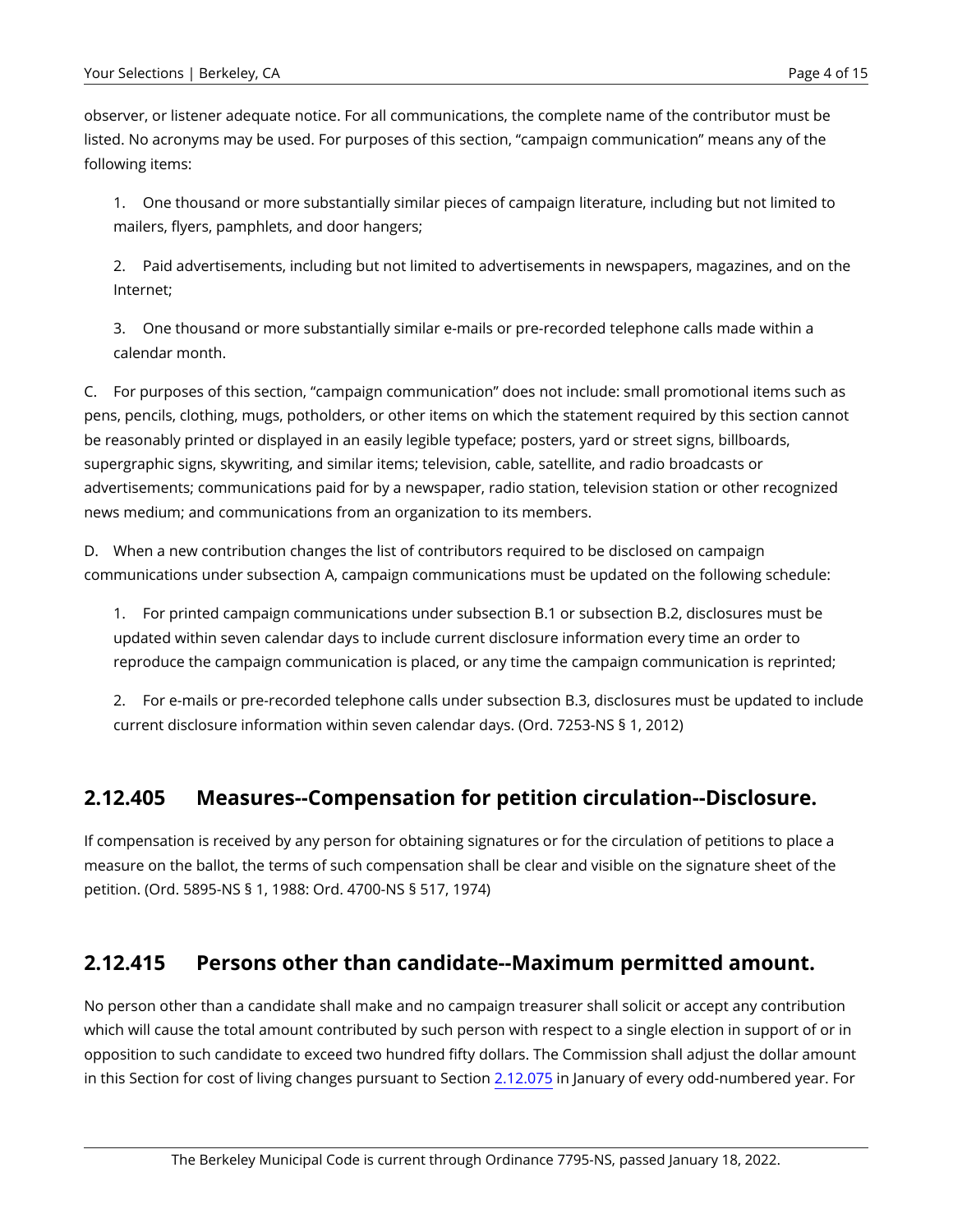purposes of this section single election is a primary, general, special, runoff or recall election. (Ord. 7793-NS § 1, 2021: Ord. 5895-NS § 1, 1988: Ord. 4700-NS § 600, 1974)

#### **2.12.435 Excess amounts--Payment to City required.**

If any person is found guilty of violating the terms of this chapter, each campaign treasurer who received part or all of the contribution or contributions which constitute the violation shall pay promptly, from available campaign funds, if any, the amount received from such persons in excess of the amount permitted by this chapter to the City for deposit in the Fair Elections Fund of the City. (Ord. 7524-NS § 3.4, 2016: Ord. 4700-NS § 604, 1974)

# **2.12.440 Contributions from certain organizations and business entities prohibited.**

No proprietorship, firm, partnership, joint venture, syndicate, business trust, company, corporation, including nonprofit corporations, or labor union shall make a contribution to any candidate or committee (supporting or opposing any candidate) directly or indirectly, and no campaign treasurer (of any such committee) shall solicit or accept such contribution. (Ord. 6096-NS § 1, 1991: Ord. 4701-NS § 1 (part), 1974: Ord. 4700-NS § 605, 1974)

## **2.12.445 Complaints--Filing, investigation and commission action.**

Any person who believes that a violation of any portion of this chapter has occurred may file a complaint with the commission. If the commission determines that there is reason to believe a violation of this chapter has occurred, it shall make an investigation. If the commission has reason to believe that a violation of this chapter has occurred or is about to occur, it may institute action at law or equity to enforce and compel compliance with the provisions of this chapter. (Ord. 4700-NS § 710, 1974)

# <span id="page-4-0"></span>**2.12.450 Actions for compliance--Who is authorized to institute.**

Any resident of the City who believes that a violation of this chapter has occurred or is about to occur, may institute such action at law or equity for injunctive relief and to compel compliance with the provisions of this chapter. (Ord. 4700-NS § 711, 1974)

# **2.12.455 Actions for compliance--Procedure required and commission authority.**

Before instituting an action pursuant to Section [2.12.450,](#page-4-0) a person must file a written request with the commission asking it to commence the action. The request shall include a clear statement of the facts indicating that a cause of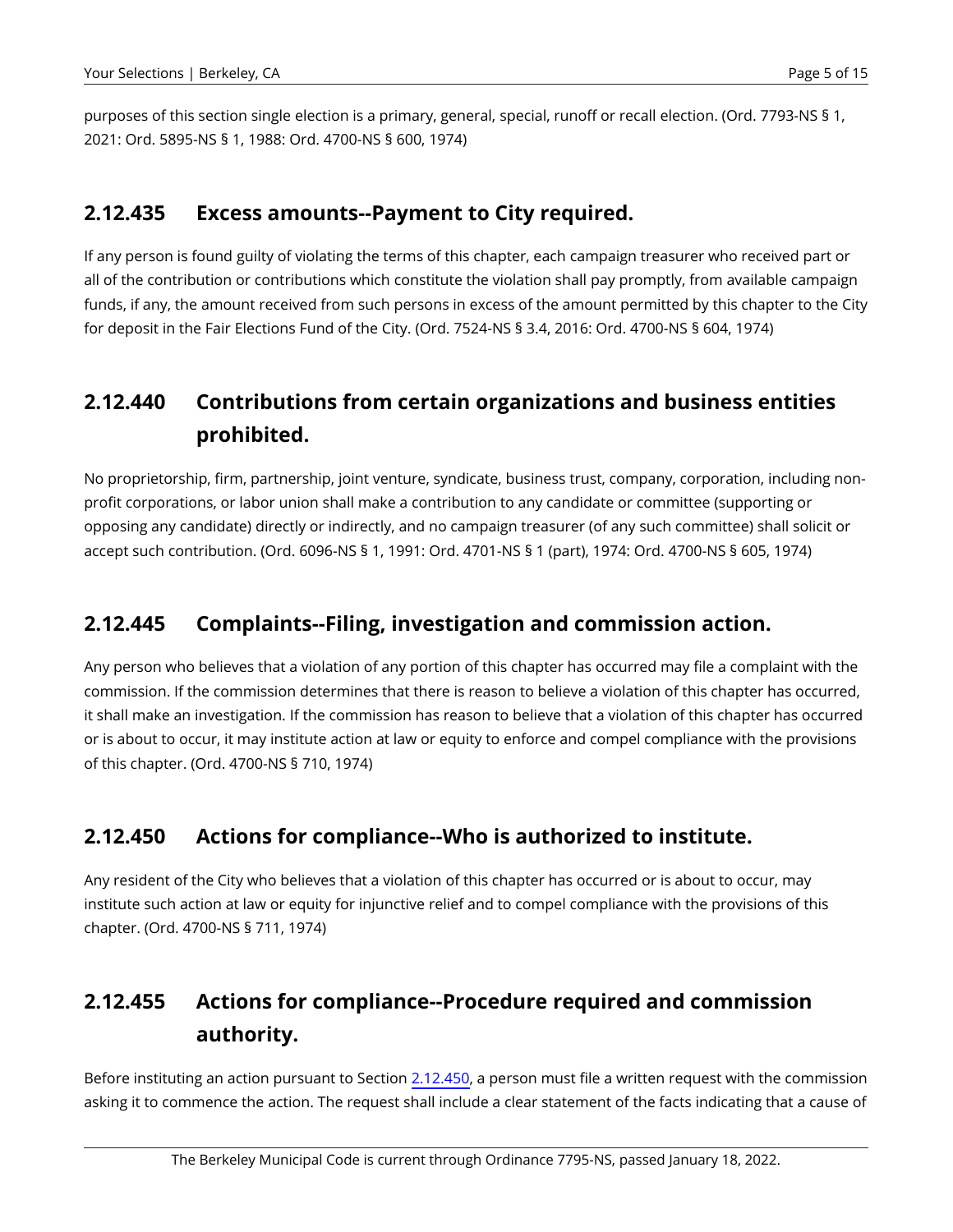action exists. The commission shall respond within seven days after receipt of the request stating whether or not it intends to file the action. If the commission states that it intends to file the action and files the action within ten days thereafter, no other action may be brought by any person unless the action brought by the commission is dismissed without prejudice. If the commission states that it does not intend to file the requested action or fails to do so, then the resident requesting that the action be brought may file and prosecute the action to enforce or compel compliance with this chapter. (Ord. 4700-NS § 712, 1974)

## **2.12.460 Violation--Deemed misdemeanor--Penalty.**

Any person who knowingly or wilfully violates any provision of this chapter is guilty of a misdemeanor punishable by a fine for each violation of three times the amount the person failed to report properly, or unlawfully contributed, expended, gave or received. (Ord. 4700-NS § 700, 1974)

# **2.12.465 Actions for compliance--Disposition of amounts recovered.**

If a judgment is entered against the defendant or defendants in an action brought under Section [2.12.450,](#page-4-0) the plaintiff shall receive fifty percent of the amount recovered. The remaining fifty percent shall be deposited in the Fair Elections Fund of the City. In an action brought by the Commission or the City Attorney, the entire amount recovered shall be paid to the Fair Elections Fund of the City. (Ord. 7524-NS § 3.5, 2016: Ord. 4700-NS § 701, 1974)

# **2.12.470 Violation--Candidate's office forfeited when.**

If after his or her election a candidate receives a final judgment of conviction of a violation of any provision of this chapter, the office of such candidate shall be forfeited and such office shall become vacant immediately thereupon, or on the date upon which the candidate, if he or she is not an incumbent, would otherwise take office. (Ord. 4700-NS § 702, 1974)

# **2.12.475 Violation--Candidacy terminated when.**

If a candidate receives a final judgment of conviction of this chapter at any time prior to his or her election, his or her candidacy shall be terminated immediately and he or she shall be no longer eligible for election. (Ord. 4700-NS § 703, 1974)

#### **2.12.480 Violation--Persons ineligible for candidacy--Time limit.**

No person convicted of a violation of this chapter shall be a candidate for City elective office for a period of four years from and after the date of his or her conviction. A plea of nolo contendere shall be deemed a conviction for purposes of this section. (Ord. 4948-NS (part), 1976: Ord. 4700-NS § 704, 1974)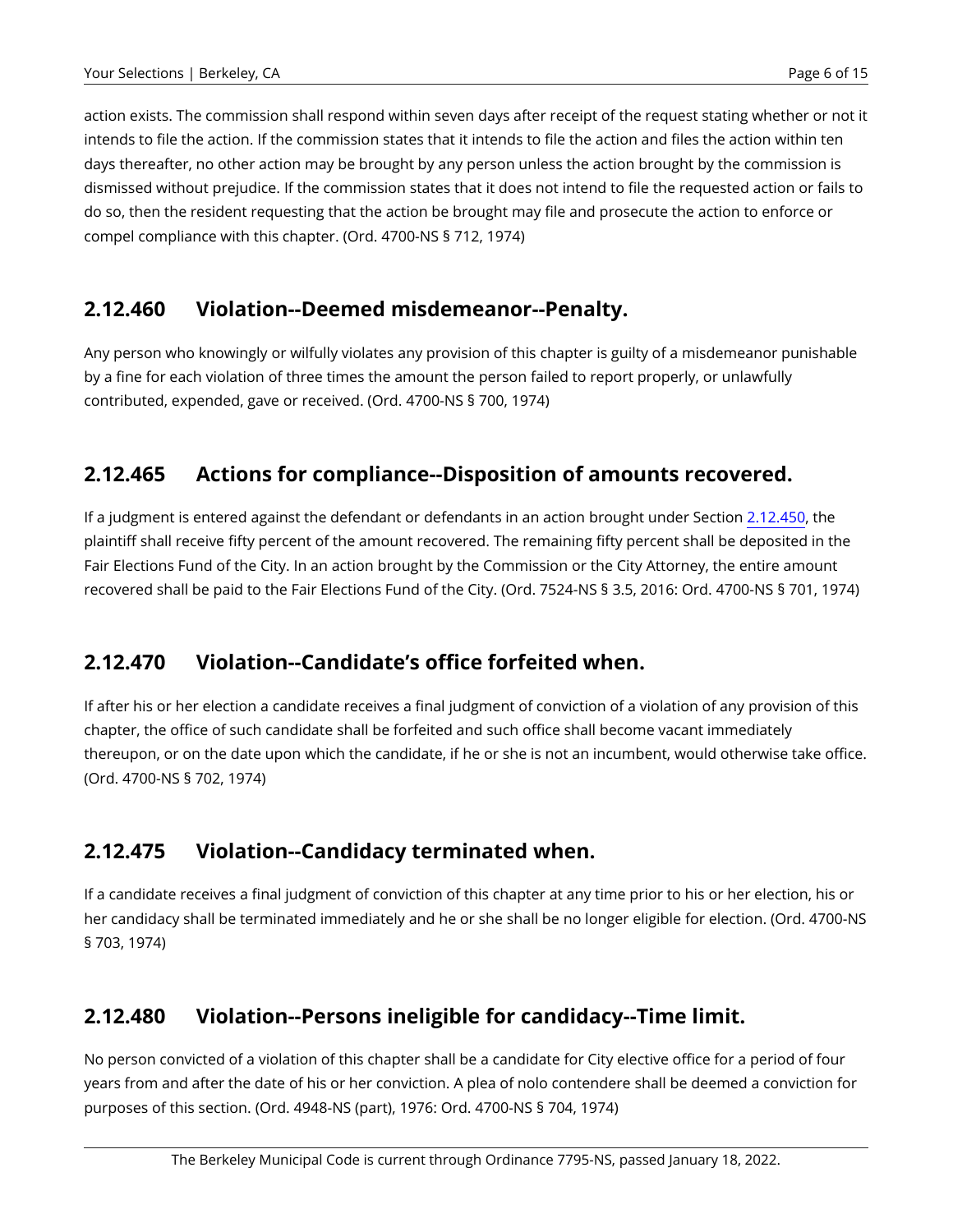#### **2.12.485 Late filing penalties.**

Any candidate or committee whose only requirement to file a campaign statement or report is pursuant to Sections [2.12.270,](https://berkeley.municipal.codes/BMC/2.12.270) [2.12.295,](#page-0-1) or [2.12.297](#page-0-2) of this chapter and who files such report or reports after the deadlines imposed in these sections, shall, in addition to any other penalties or remedies established by this chapter, be liable for the penalties enumerated in California Government Code Section [91013,](https://berkeley.municipal.codes/CA/GOV/91013) which is incorporated herein. (Ord. 7234-NS § 5, 2012: Ord. 6096-NS § 2 (part), 1991)

## **Article 8. Berkeley Fair Elections Act of 2016**

#### **2.12.490 Title and purpose.**

This Article shall be known as the Berkeley Fair Elections Act of 2016. Its purposes are to:

A. Diminish the public perception of corruption and strengthen public confidence in the governmental and election processes.

B. Eliminate the danger of actual corruption of Berkeley officials caused by the private financing of campaigns.

- C. Help reduce the influence of private campaign contributions on Berkeley government.
- D. Reduce the impact of wealth as a determinant of whether a person becomes a candidate.
- E. Foster more meaningful participation in the political process.

F. Provide candidates who participate in the program with sufficient resources with which to communicate with voters.

G. Increase the accountability of elected officials to the constituents who elect them, as opposed to the contributors who fund their campaigns.

H. Free candidates from the time needed to raise campaign money, and allow officeholders more time to carry out their official duties. (Ord. 7524-NS § 3.6 (part), 2016)

#### **2.12.495 Offices covered.**

Candidates for the offices of Mayor, City Council, Auditor, Board of Education, and Rent Stabilization Board shall be eligible to participate in the public campaign financing program established by this chapter. (Ord. 7793-NS § 2, 2021: Ord. 7524-NS § 3.6 (part), 2016)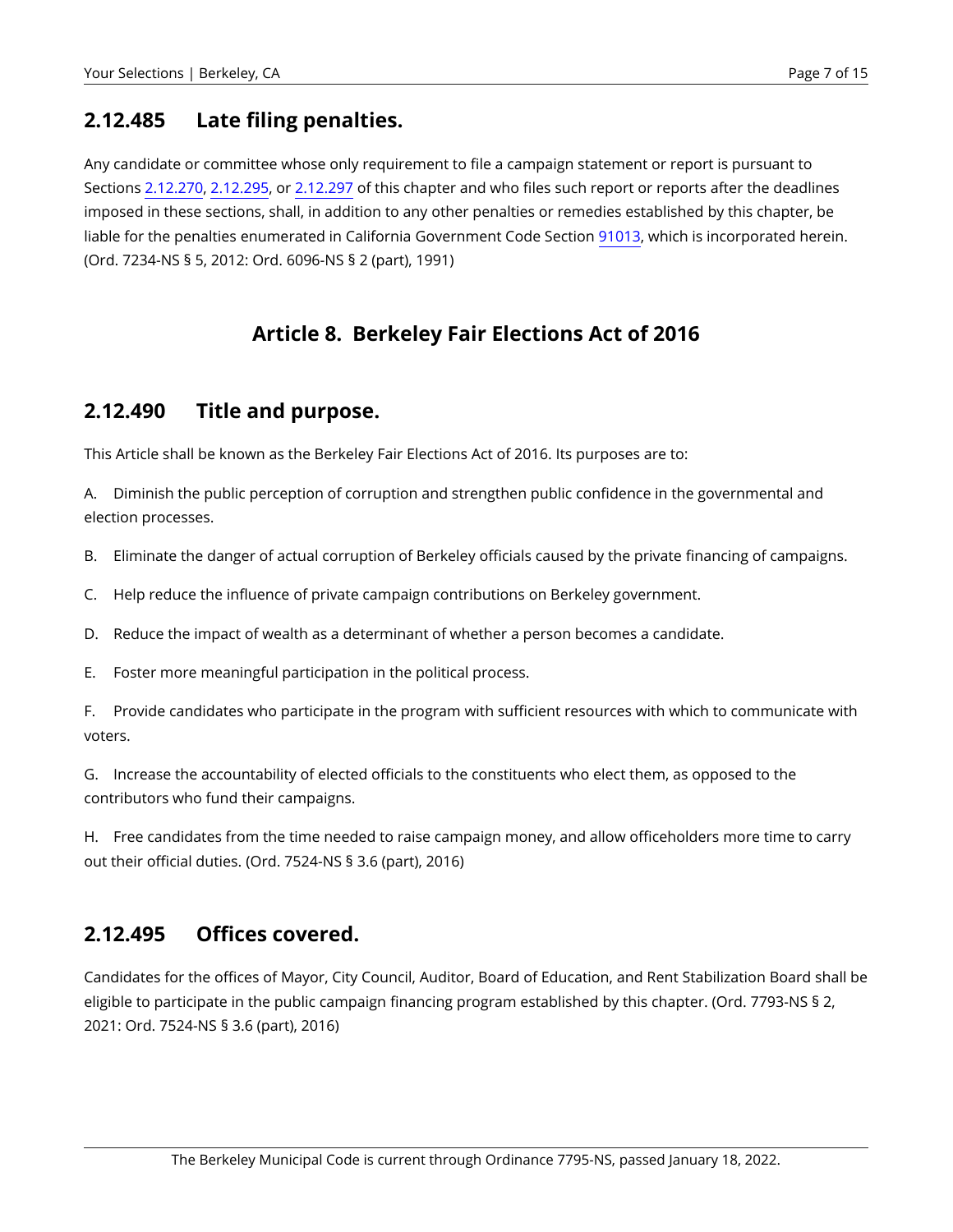#### <span id="page-7-0"></span>**2.12.500 Eligibility for Fair Elections campaign funding.**

A. To be eligible to be certified as a participating candidate, a candidate must:

1) During the qualifying period for the election involved, choose to participate in the Fair Elections program by filing with the City a written application for certification as a participating candidate in such form as may be prescribed by the Commission, containing the identity of the candidate, the office that the candidate seeks, and the candidate's signature, under penalty of perjury, certifying that:

a) The candidate has complied with the restrictions of this chapter during the election cycle to date;

b) The candidate's campaign committee has filed all campaign finance reports required by law during the election cycle to date and that they are complete and accurate; and

c) The candidate will comply with the requirements of this Act during the remainder of the election cycle and, specifically, if certified an eligible participating candidate, will comply with the requirements applicable to participating candidates.

2) Meet all requirements to be eligible to hold the office sought:

a) For the office of Mayor, Councilmember, Auditor, or School Director, the requirements as set forth in Sections 9 and 10 of Article V of the Charter of the City of Berkeley; or

b) For the office of Commissioner of the Rent Stabilization Board, the requirements as set forth in Section 121 of Article XVII of the Charter of the City of Berkeley.

3) Before the close of the qualifying period, collect and submit at least 30 qualified contributions, from at least 30 unique contributors, of at least ten dollars (\$10), for a total dollar amount of at least five-hundred dollars (\$500).

a) Each qualified contribution shall be acknowledged by a receipt to the contributor, with a copy retained by the candidate. The receipt shall include the contributor's signature, printed name, home address, and telephone number, if any, and the name of the candidate on whose behalf the contribution is made. In addition, the receipt shall indicate by the contributor's signature that the contributor understands that the purpose of the qualified contribution is to help the candidate qualify for Fair Elections campaign funding and that the contribution is made without coercion or reimbursement.

b) A contribution for which a candidate has not obtained a signed and fully completed receipt shall not be counted as a qualified contribution.

4) Maintain such records of receipts and expenditures as required by the Commission;

5) Obtain and furnish to the Commission or City staff any information they may request relating to his or her campaign expenditures or contributions and furnish such documentation and other proof of compliance with this chapter as may be requested by such Commission or City staff;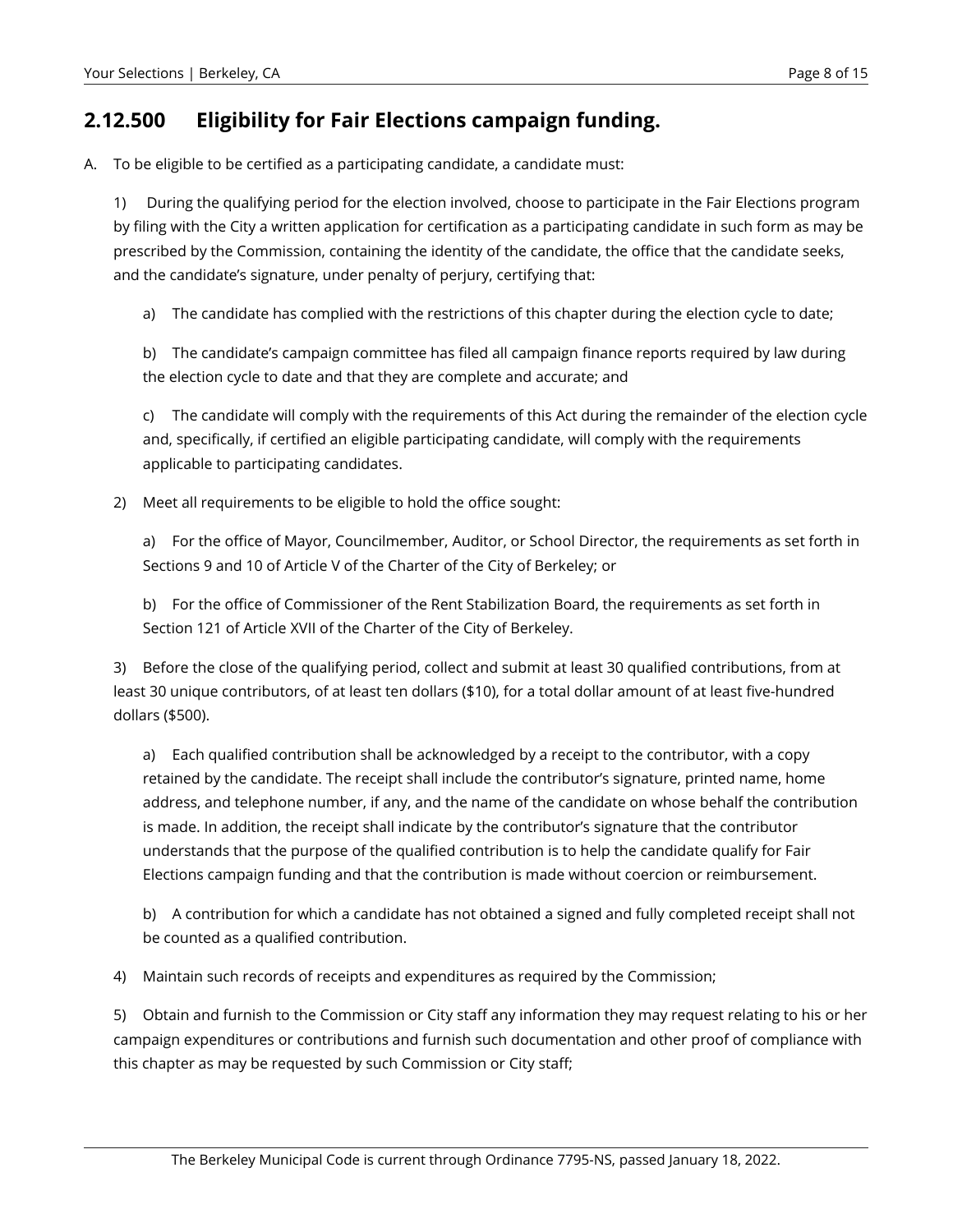6) Not make expenditures from or use his or her personal funds or funds jointly held with his or her spouse, domestic partner, or unemancipated children in connection with his or her election except as a monetary or non-monetary contribution to his or her controlled committee of \$250 or less. Contributions from a participating candidate to his or her own controlled committee are not eligible for matching funds.

7) Not accept contributions in connection with the election for which Fair Elections funds are sought other than qualified contributions, contributions not greater than fifty dollars (\$50) made by a natural person nonresident of Berkeley, or non-monetary contributions with a fair market value not greater than fifty dollars (\$50). The aggregate value of all contributions from any individual must not be greater than fifty dollars (\$50);

8) Not solicit or direct contributions in connection with any election during the election cycle in which Fair Elections funds are sought other than qualified contributions, contributions not greater than fifty dollars (\$50) made by a natural person non-resident of Berkeley, or non-monetary contributions with fair market value not greater than fifty dollars (\$50) to such candidate's-controlled committee.

9) Not accept loans from any source.

10) The City has the authority to approve a candidate's application for public financing, despite a violation by the candidate related to participation and qualification in the public financing program, if the violation is minor in scope and the candidate demonstrates a timely, good-faith effort to remedy the violation. The Commission shall adopt regulations setting forth guidelines for what constitutes a minor violation under this provision.

B. At the earliest practicable time after a candidate files with the City a written application for certification as a participating candidate, the City shall certify that the candidate is or is not eligible. Eligibility can be revoked if the Commission determines that a candidate has committed a substantial violation of the requirements of this Act, in which case all Fair Elections funds shall be repaid.

C. At the discretion of the Commission or at the applying candidate's request, the City's denial of eligibility is subject to review by the Commission. The Commission's determination is final except that it is subject to a prompt judicial review pursuant to Section [2.12.235.](https://berkeley.municipal.codes/BMC/2.12.235)

D. If the City or Commission determines that a candidate is not eligible, the candidate is not required to comply with provisions of this Act applicable only to participating candidates. (Ord. 7793-NS § 3, 2021: Ord. 7723-NS § 1, 2020: Ord. 7691-NS § 2, 2020: Ord. 7674-NS § 1, 2019: Ord. 7564-NS § 7, 2017: Ord. 7524-NS § 3.6 (part), 2016)

#### <span id="page-8-0"></span>**2.12.505 Fair Elections fund payments.**

A. A candidate who is certified as an eligible participating candidate shall receive payment of Fair Elections funds equal to six-hundred percent (600 percent) of the amount of qualified contributions received by the candidate during the election cycle with respect to a single election subject to the aggregate limit on the total amount of Fair Elections funds payments to a candidate specified in Section [2.12.505.B](#page-8-0).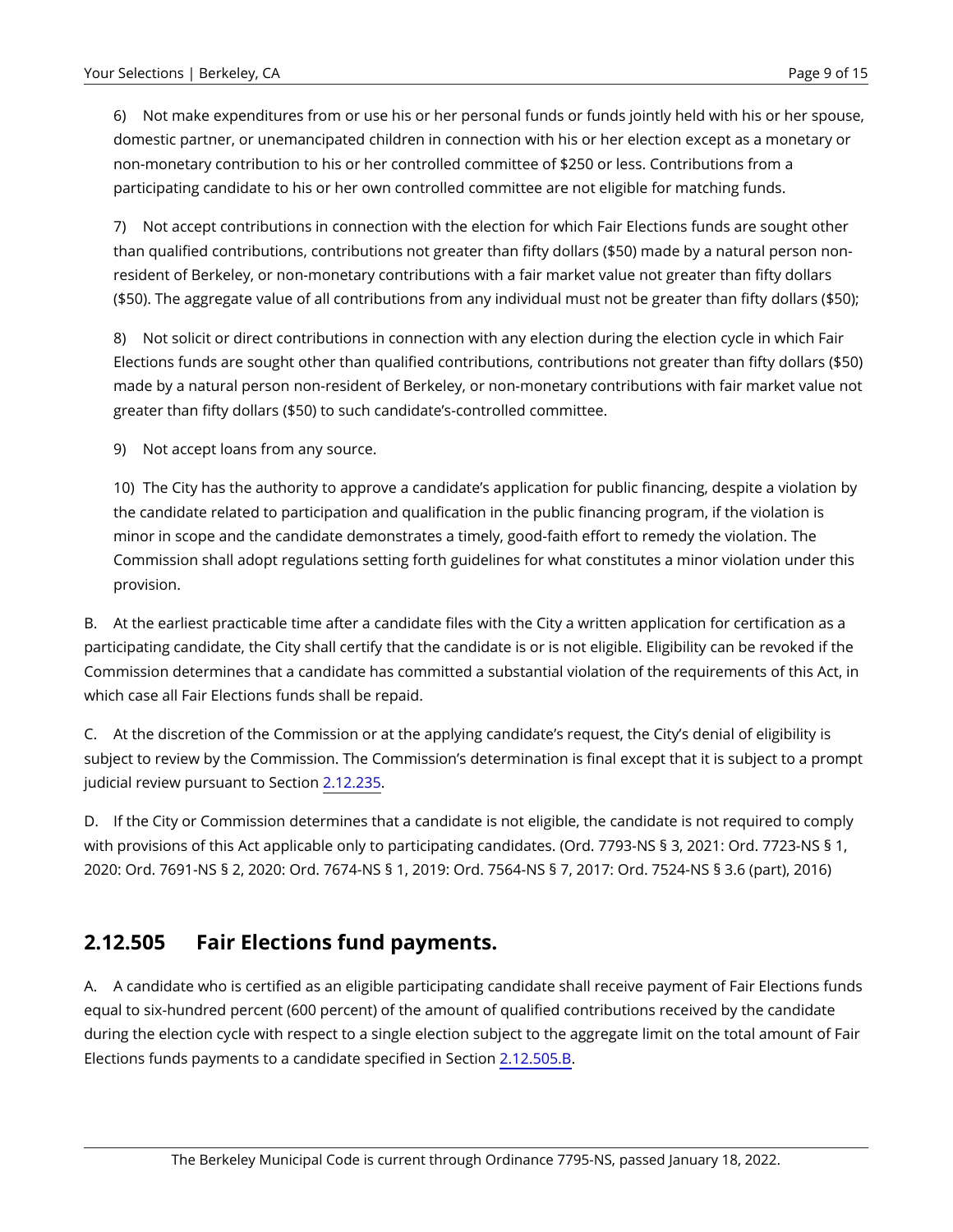<span id="page-9-0"></span>B. The aggregate amount of Fair Elections funds payments that may be made to a participating candidate during an election cycle may not exceed:

- 1) \$129,000 for a candidate running for the office of Mayor;
- 2) \$43,000 for a candidate running for the office of City Council;
- 3) \$20,000 for a candidate running for the office of Auditor;
- 4) \$20,000 for a candidate running for the office of Board of Education;
- 5) \$8,000 for a candidate running for the office of Rent Stabilization Board.

C. A participating candidate's application for Fair Elections funds, including an initial request submitted with an application for certification as a participating candidate, shall be made using a form prescribed by the Commission and shall be accompanied by qualified contribution receipts and any other information the Commission deems necessary. This application shall be accompanied by a signed statement from the candidate indicating that all information on the qualified contribution receipts is complete and accurate to the best of the candidate's knowledge.

1) All Qualified Contributions, of any dollar amount, eligible for matching Fair Elections funds must be publicly disclosed with the contributor information required under Sections [2.12.280](https://berkeley.municipal.codes/BMC/2.12.280) and [2.12.283](https://berkeley.municipal.codes/BMC/2.12.283).

2) All campaign filings must be current in order for a Participating Candidate to receive a disbursement of Fair Elections funds and the Participating Candidate and a Participating Candidate's controlled committee must not have any outstanding fines related to campaign filings or violations of municipal, state or federal election law. All applications for Fair Elections funds shall include a certification by the Participating Candidate that the Participating Candidate or his or her controlled committee does not have any outstanding fines or penalties related to campaign filings. Upon submission of outstanding campaign filings and payment of any outstanding fines, withheld Fair Elections funds will be disbursed at the next regularly scheduled distribution for that election cycle.

D. The City shall verify that a candidate's qualified contributions meet all of the requirements and restrictions of this Act prior to the disbursement of Fair Elections funds to the candidate. A participating candidate who receives a qualified contribution that is not from the person listed on the qualified contribution receipt shall be liable to pay the Fair Elections Fund the entire amount of the inaccurately identified contribution, in addition to any penalties.

E. The City shall make an initial payment of Fair Elections funds within seven business days of the City's certification of a participating candidate's eligibility, or as soon thereafter as is practicable. City staff shall report a certification or denial to the Commission no later than the Commission's next regular meeting, consistent with the Brown Act.

F. The Commission shall establish a schedule for the submission of Fair Elections funds payment requests, permitting a candidate to submit a Fair Elections funds payment request at least once per month. However, the Commission shall schedule a minimum of three payment request submission dates within the thirty days prior to an election.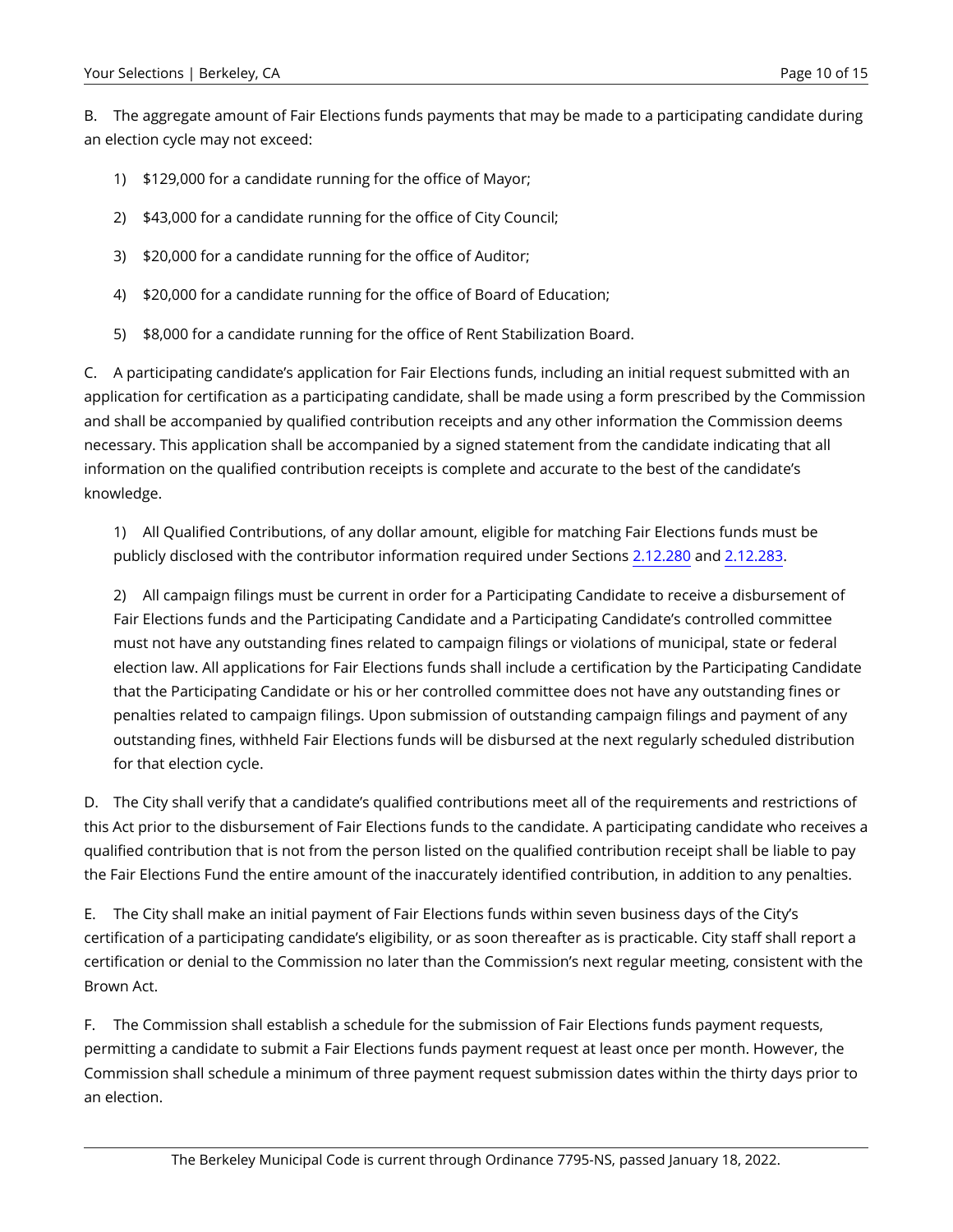G. The City shall provide each participating candidate with a written determination specifying the basis for any non-payment of Fair Elections funds. The Commission shall provide participating candidates with a process by which they may immediately upon receipt of such determination petition the Commission for reconsideration of any such non-payment and such reconsideration shall occur within seven business days of the filing of such petition. In the event that the Commission denies such petition then it shall immediately notify the candidate of his or her right to seek judicial review of the Commission's denial pursuant to Section [2.12.235](https://berkeley.municipal.codes/BMC/2.12.235).

H. 1). Unspent campaign funds of any Participating Candidate who does not remain a candidate for the ballot at the election for which the funds were distributed, up to the total amount of funds that the participating candidate received as Fair Election Funds distributions in that election cycle and after accounting for campaign debts and expenditures, must be returned to the City within 30 (thirty) days of the determination on the qualification of the candidate. All funds returned under this paragraph must be accompanied by any required supporting documentation.

2). Any campaign funds that remain unspent by a Participating Candidate following the date of the election for which they were distributed, up to the total amount of funds that the Participating Candidate received as Fair Elections Funds distributions in that elections cycle and after accounting for campaign debts and expenditures, must be returned to the City, within sixty (60) days after the date of the election. All funds returned under this paragraph must be accompanied by any required supporting documentation.

3). All unspent campaign funds returned to the City shall be deposited in the Fair Elections Fund pursuant to the City Charter.

4). The City Clerk shall immediately refer to the Commission for enforcement any participating candidate who does not return unspent funds as required by this subsection.

I. Any request by a Participating Candidate for a refund of any amount of unspent campaign funds previously repaid to the City, for a qualified campaign expenditure or other permissible campaign purpose, shall be submitted to the Commission to approve, in whole or in part, or deny. The Commission shall make a final determination on the refund within 45 days of receipt. (Ord. 7793-NS § 4, 2021: Ord. 7723-NS § 2, 2020: Ord. 7691-NS § 3, 2020: Ord. 7674-NS § 2, 2019: Ord. 7564-NS § 8, 2017: Ord. 7524-NS § 3.6 (part), 2016)

#### **2.12.510 Candidate statement notice.**

A candidate certified as a Fair Elections program participant shall be identified as such by a notice printed on the same page as the candidate's statement of qualifications distributed to voters pursuant to City Charter Article III Section 6.1. (Ord. 7524-NS § 3.6 (part), 2016)

# **2.12.515 Transition rule for current election cycle.**

During the first election cycle that occurs after Council implementation of this Act, a candidate may be certified as a participating candidate, notwithstanding the acceptance of contributions other than qualified contributions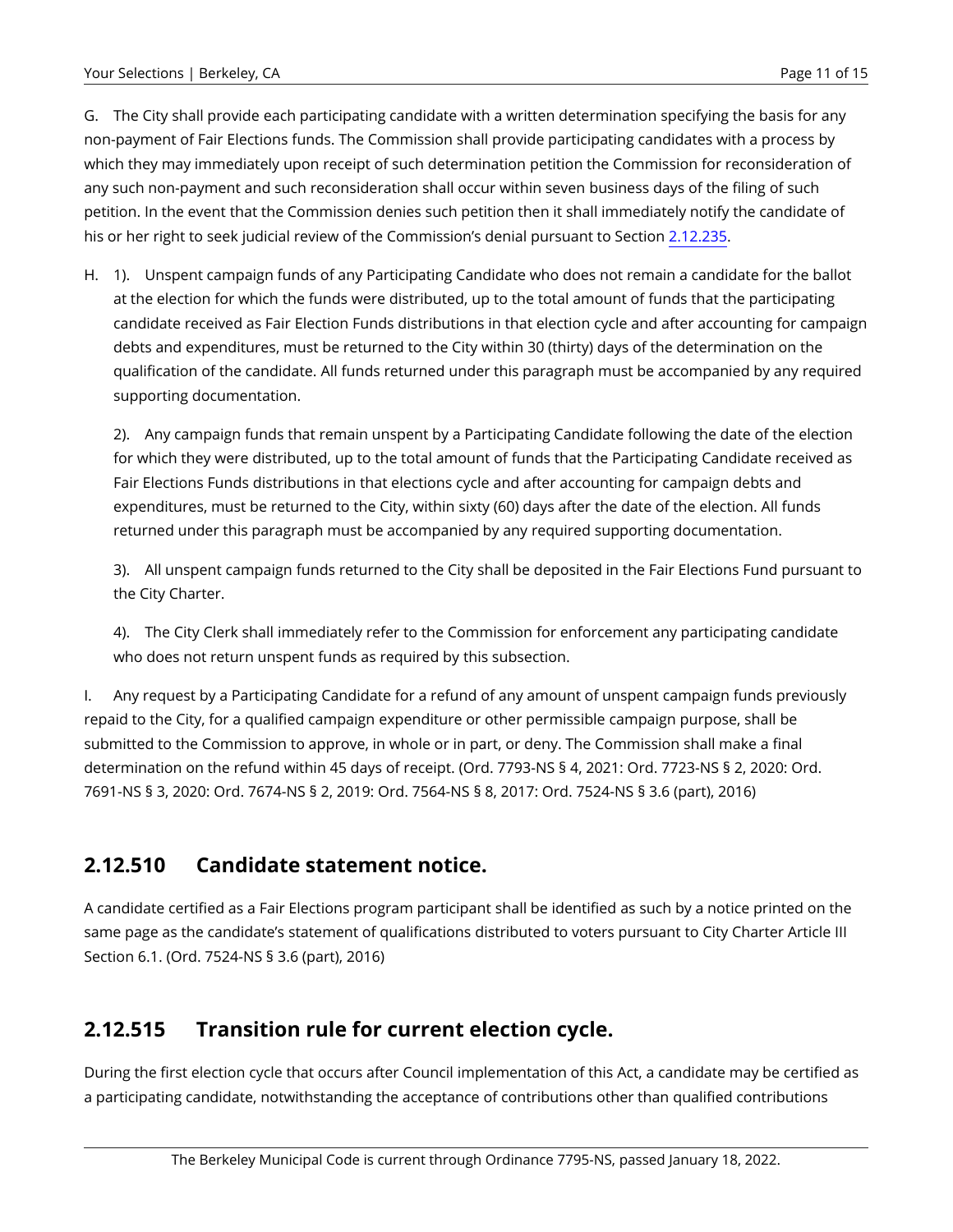before the date of enactment that would, absent this Section, disqualify the candidate as a participating candidate, provided that any funds other than qualified contributions accepted but not expended before the effective date of this Act shall be:

- A. Returned to the contributor;
- B. Held in a special campaign account and used only for retiring a debt from a previous campaign; or
- C. Submitted to the City for deposit in the Fair Elections Fund. (Ord. 7524-NS § 3.6 (part), 2016)

#### **2.12.520 Special municipal elections.**

The provisions of this chapter apply to special municipal elections as defined in City Charter Article III Section 4. The Commission shall adjust the deadlines in this Act to account for the circumstances of the special municipal election. (Ord. 7524-NS § 3.6 (part), 2016)

#### **2.12.525 Campaign accounts for participating candidates.**

A. During an election cycle, each participating candidate shall conduct all campaign financial activities through a single campaign expenditure and contribution account as required by Section [2.12.250.](https://berkeley.municipal.codes/BMC/2.12.250)

B. A participating candidate may maintain a campaign account other than the campaign account described in subsection A if the other campaign account is for the purpose of retiring a campaign debt that was incurred during a previous election campaign in which the candidate was not a participating candidate.

C. Contributions for the purposes of a retiring a previous campaign debt that are deposited in the kind of "other campaign account" described in subsection B shall not be considered "contributions" to the candidate's current campaign.

D. Participating candidates shall file reports of financial activity related to the current election cycle separately from reports of financial activity related to previous election cycles. (Ord. 7524-NS § 3.6 (part), 2016)

#### <span id="page-11-0"></span>**2.12.530 Use of Fair Elections funds.**

A. A participating candidate shall use Fair Elections funds and contributions only for direct campaign purposes to further the candidate's own campaign for the relevant office and election cycle.

B. A participating candidate shall not use Fair Elections funds or contributions for:

1) Costs of legal defense in any campaign law enforcement proceeding under this Act, or penalties arising from violations of any local, state, or federal campaign laws;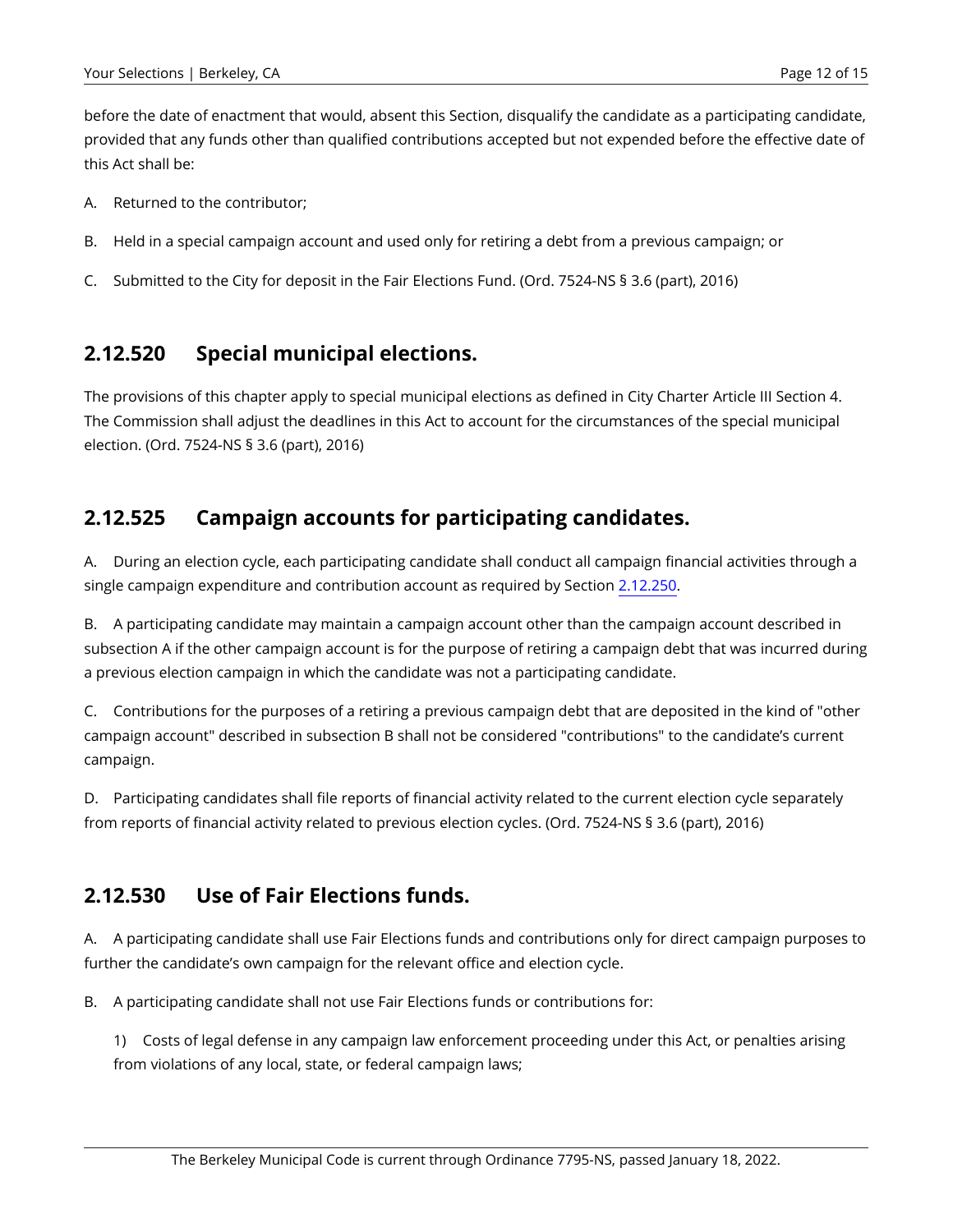2) The candidate's personal support or compensation to the candidate the candidate's family, or a business in which the candidate or candidate's immediate family member has a ten (10) percent or greater ownership interest;

3) Indirect campaign purposes, including but not limited to:

a) Any expense that provides a direct personal benefit to the candidate, including clothing and other items related to the candidate's personal appearance;

b) Capital assets having a value in excess of five hundred dollars (\$500) and useful life extending beyond the end of the current election period determined in accordance with generally accepted accounting principles;

c) A contribution or loan to the campaign committee of another candidate or to a party committee or other political committee;

d) An independent expenditure as defined in Berkeley Municipal Code Section [2.12.142](https://berkeley.municipal.codes/BMC/2.12.142) as may be amended;

e) Any payment or transfer for which compensating value is not received

C. The term "Contribution" is defined in [2.12.100](https://berkeley.municipal.codes/BMC/2.12.100) and includes "Qualified Contributions" as defined in [2.12.167](https://berkeley.municipal.codes/BMC/2.12.167)  and contributions from non-residents of Berkeley as described in [2.12.500.A.7.](#page-7-0)

D. The dollar amounts in Section [2.12.530.B.3.b](#page-11-0) may be adjusted for cost-of-living changes by the Commission through regulation, pursuant to Section [2.12.545](#page-13-0)**.** (Ord. 7793-NS § 5, 2021: Ord. 7691-NS § 4, 2020: Ord. 7674-NS § 3, 2019: Ord. 7564-NS § 9, 2017: Ord. 7524-NS § 3.6 (part), 2016)

#### **2.12.535 Administrative modification of timelines.**

Notwithstanding any provision in this chapter to the contrary, the Commission may alter any of the time periods or deadlines listed herein if it finds that they are impracticable, so long as the readjusted period or deadline meets the objectives of this chapter. (Ord. 7524-NS § 3.6 (part), 2016)

#### **2.12.540 Insufficient funds in the program.**

If the Commission determines that there are insufficient funds in the Fair Elections Fund to fund adequately all participating candidates, the Commission shall notify participating candidates that the Commission will not likely be capable of distributing to all participating candidates the maximum aggregate amount of Fair Elections funds payments permissible under Section [2.12.505.B](#page-9-0). Under such circumstances, at such time as the Commission is unable to fulfill a valid application for Fair Elections funds submitted by a participating candidate pursuant to Section [2.12.505](#page-8-0).C, the participating candidate may solicit for such candidate's controlled committee and accept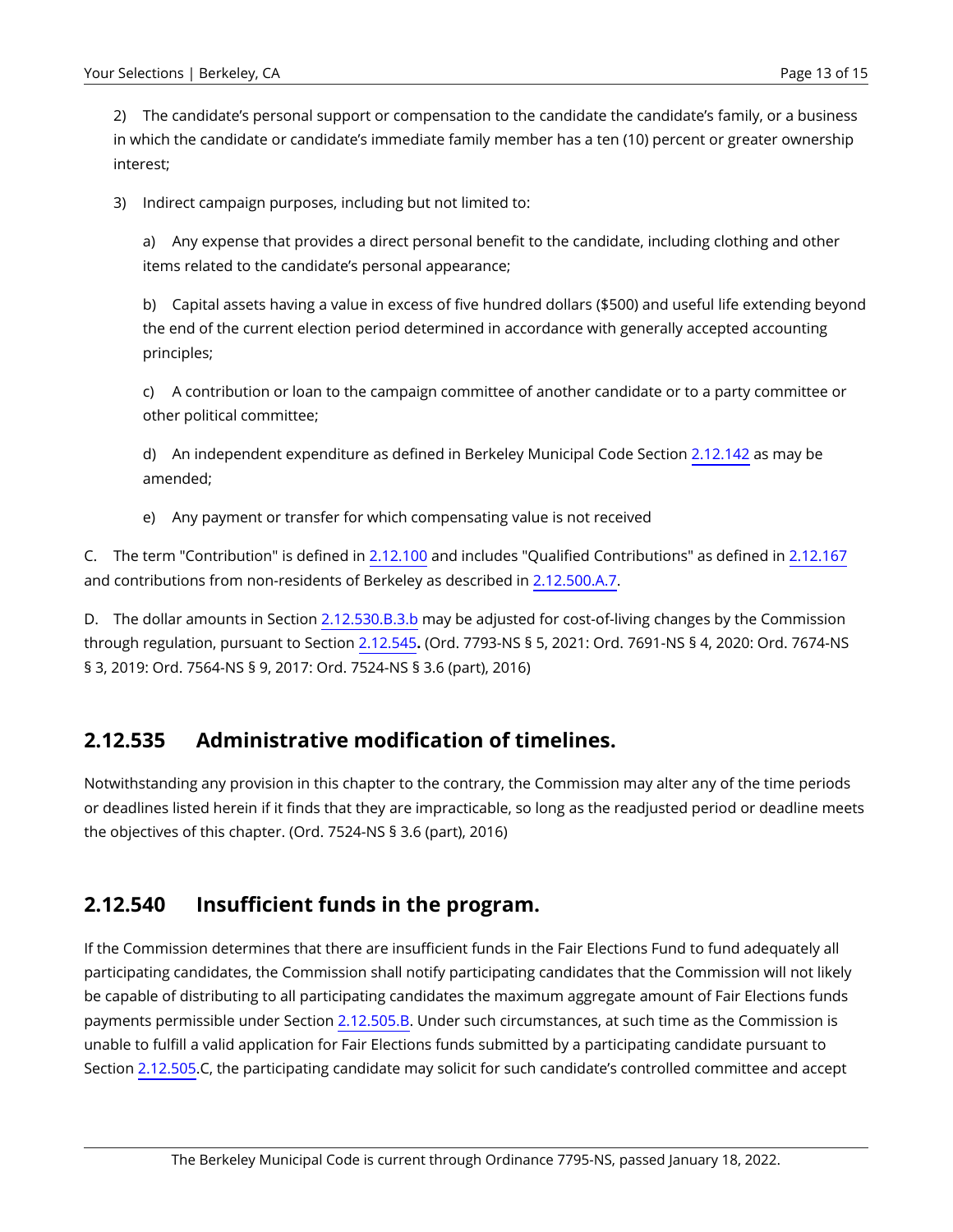any contributions permissible under City law and shall no longer be subject to the restriction on use of personal funds established by Section [2.12.500.A.6.](#page-7-0) (Ord. 7524-NS § 3.6 (part), 2016)

#### <span id="page-13-0"></span>**2.12.545 Cost of living adjustments.**

The Commission shall adjust the dollar amounts specified in Sections [2.12.167](https://berkeley.municipal.codes/BMC/2.12.167), [2.12.500.A.3](#page-7-0), [2.12.505.B](#page-9-0) and [2.12.530.B.3.b](#page-11-0) for cost of living changes pursuant to Section [2.12.075](https://berkeley.municipal.codes/BMC/2.12.075) in January of every odd-numbered year following Council implementation. Such adjustments shall be rounded to the nearest ten dollars (\$10) with respect to Sections [2.12.167](https://berkeley.municipal.codes/BMC/2.12.167), [2.12.500.A.3](#page-7-0) and [2.12.530.B.3.b](#page-11-0) and one thousand dollars (\$1,000) with respect to Section [2.12.505.B](#page-9-0). (Ord. 7691-NS § 5, 2020: Ord. 7564-NS § 10, 2017: Ord. 7524-NS § 3.6 (part), 2016)

#### **2.12.550 Fair Elections Act penalties.**

In addition to other enforcement and penalty provisions of this Article:

A. It is a violation of the law for candidates to accept more Fair Elections Act benefits than those to which they are entitled or misuse such benefits or Fair Elections funding.

B. If a participating candidate knowingly or willfully accepts or spends Fair Elections funding in violation of this Act, then the candidate shall repay to the Fair Elections Fund an amount equal to twice the value of Fair Elections funding unlawfully accepted or spent.

C. The Commission shall, after a hearing held pursuant to Section [2.12.230,](https://berkeley.municipal.codes/BMC/2.12.230) have the authority to impose the fine created by this section upon a two-thirds vote. (Ord. 7524-NS § 3.6 (part), 2016)

#### **2.12.555 Violation--Persons ineligible for public funds--Time limit.**

No person who commits a substantial violation of this chapter shall be eligible to receive public funds for a period of four years from and after the date that the Commission determines, upon a two-thirds vote, that such a violation has occurred, following a hearing held pursuant to Section [2.12.230.](https://berkeley.municipal.codes/BMC/2.12.230) The Commission shall by regulation state the criteria to be satisfied in order to make a finding of a substantial violation. (Ord. 7524-NS § 3.6 (part), 2016)

#### **2.12.560 Review by Commission.**

After each of the first two election cycles that occur after Council implementation of this Act, the Commission shall review the Fair Elections program and make recommendations to Council for policy changes to improve and refine the program. (Ord. 7524-NS § 3.6 (part), 2016)